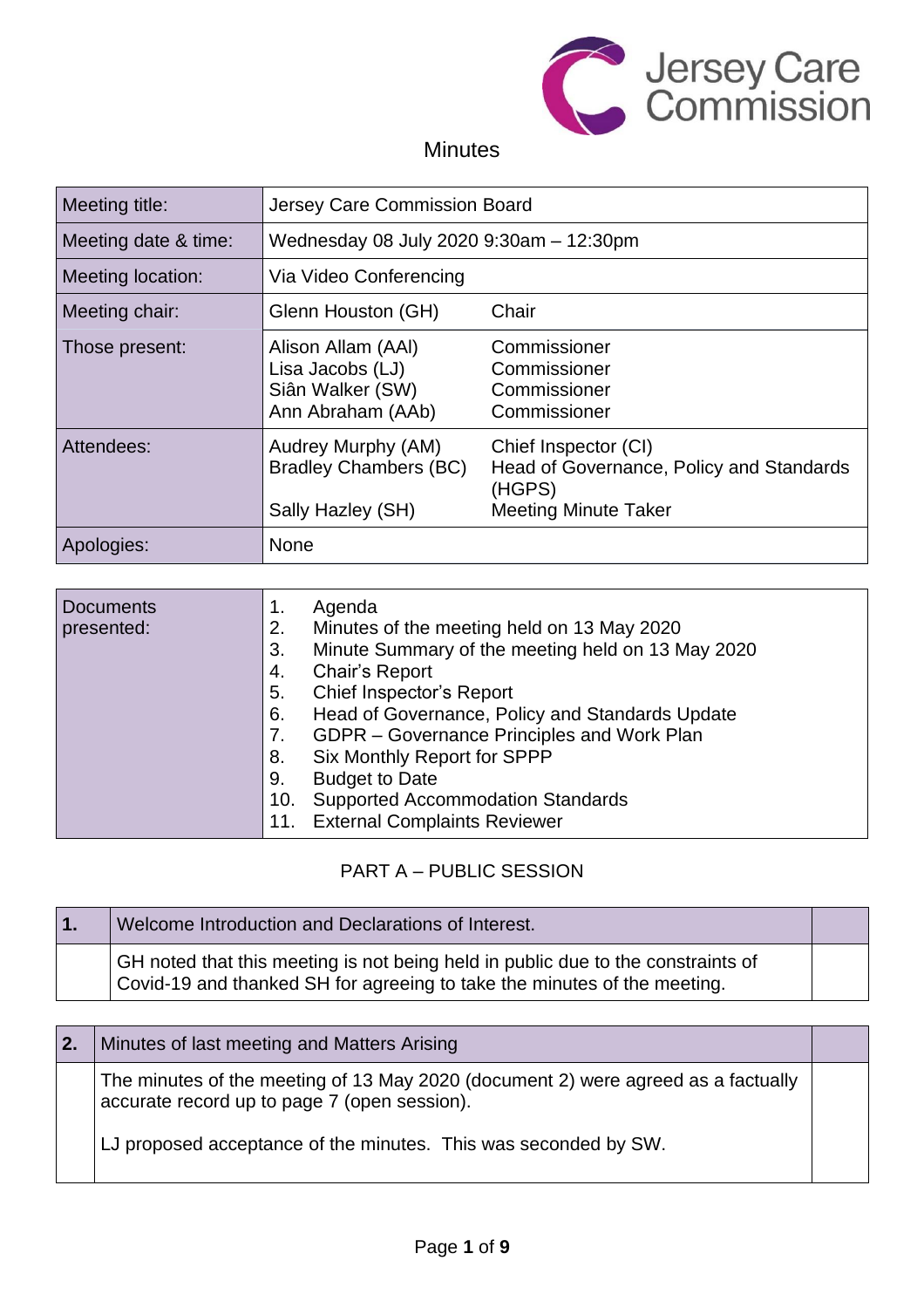Commissioners discussed the progress made with each of the action points arising from the previous Board meeting:

- P2 item 3 Chair's Report. The process of appointing new Commissioners has been postponed until travel restrictions are lifted. Action Point: GH to contact Peter Charalambous from the Jersey Appointments Commission (JAC), to reschedule the advertising for recruitment to September.
- P3 action completed meeting with Tom Walker (TW) Director General, Department for Strategic Policy, Planning and Performance (SPPP), on 12 May. The minutes of that meeting were uploaded to Egress on 12 June.
- P4 Regarding the delay in the registration of the Health and Community Services (H&CS), facilities under the Regulation of Care (Jersey) Law 2014, CI had been in contact with Jo Poynter, Associate Managing Director. CI reported that sufficient progress has not been made and has serious concerns that each of these services are continuing to operate without being registered (which is a legal requirement). SW expressed concerns about the delay in registering these services and GH confirmed that they are services are technically operating outside of the law. AAb agreed that this was wholly unacceptable and cautioned that this poses a risk to the Commission's reputation. Action: GH and CI to liaise with TW and Law Officers Department regarding escalation before writing formally to the Minister for Health or Chief Executive.
- The Framework Agreement has been signed by the Chief Minister and is now on Egress. The Chair advised that he had accepted a proposal from the Chief Minister to amend paragraph 50 which refers to the Commission's duties under the Freedom of Information Law. It has been agreed that the Commission, whilst not being a registered authority, will respond to Freedom of Information requests as though it were a registered authority.

The Summary Minutes were agreed by the Board with the following amendments:

- P1 Chair's Report, paragraph 3 'All Commissioners' to be replaced with, 'Three Commissioners have accepted their offers to continue for another term and one Commissioner will remain on the Board until November 2020'.
- P2, paragraph 4 to read, 'The Commission has the capability to undertake a 'site' inspection if there were concerns that would warrant it'.
- P2, paragraph 5 to read, 'The Commission has until ….'

The Board agreed to the amended Actions listed as below:

- Actions P 1 and 4 HGPS will provide an update in his report.
- Action P 5 no response has yet been received by Internal Auditor. GH to write formally to the Internal Auditor to request an advisory review.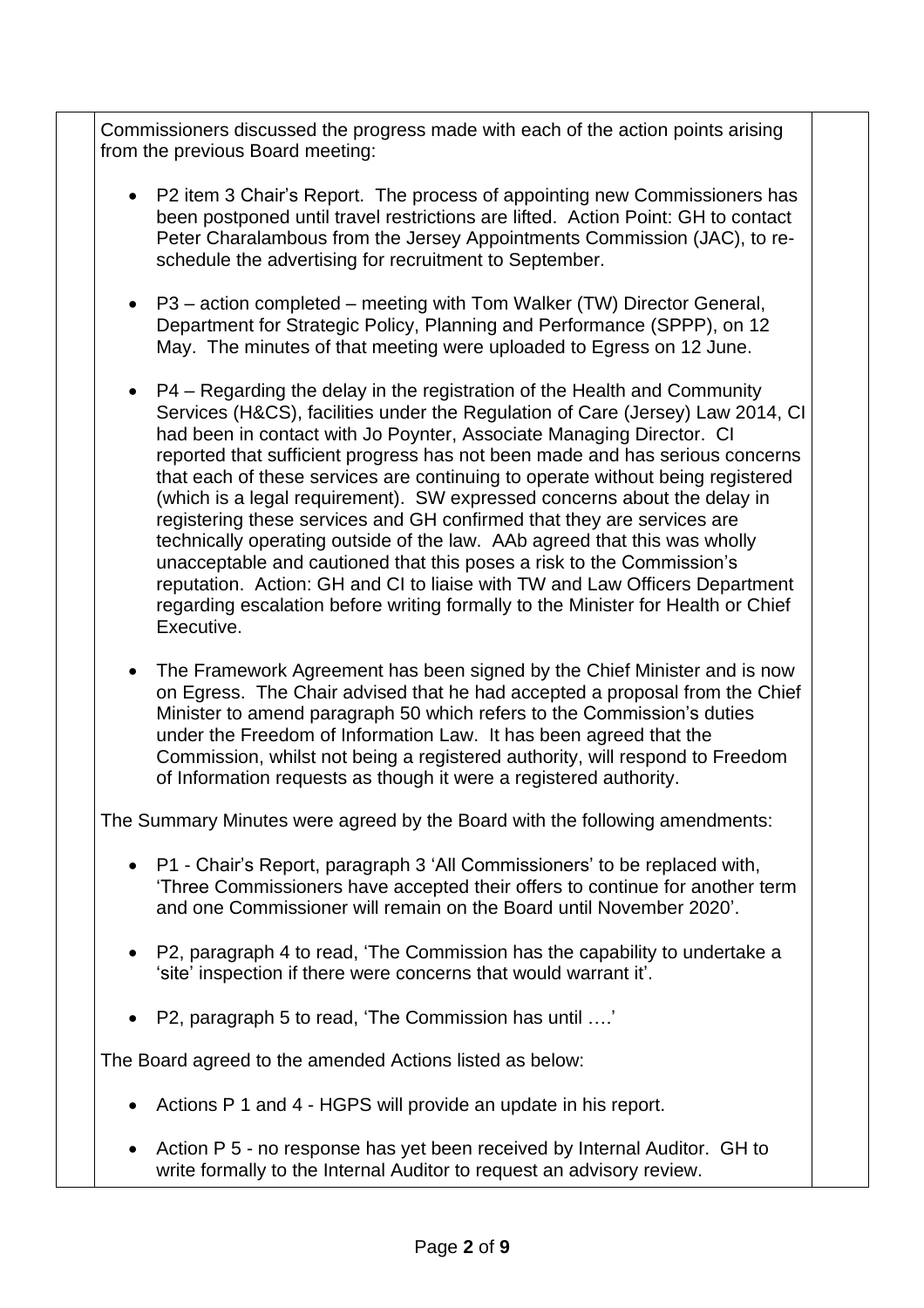- Action P7 to be removed no further action.
- Action P9 is covered in CI's report.
- Action P10 have around 10 completed inspection reports that are now ready to be uploaded to the website – CI to arrange for Commissioners to view examples in advance of open publication.
- Action P11 HGPS to update regarding policy issues.
- Action P12 now closed.
- Action P13 captured in CI's report.

| 3. | Chair's Report                                                                                                                                                                                                                                                                                                                                                                                                                                                                                                                                                                                                                                                                                                                                                                                                                                                                                                                                                                                                                                                                                                                                                                                                                                                                                                                                                                                                                                                                                                                       |  |
|----|--------------------------------------------------------------------------------------------------------------------------------------------------------------------------------------------------------------------------------------------------------------------------------------------------------------------------------------------------------------------------------------------------------------------------------------------------------------------------------------------------------------------------------------------------------------------------------------------------------------------------------------------------------------------------------------------------------------------------------------------------------------------------------------------------------------------------------------------------------------------------------------------------------------------------------------------------------------------------------------------------------------------------------------------------------------------------------------------------------------------------------------------------------------------------------------------------------------------------------------------------------------------------------------------------------------------------------------------------------------------------------------------------------------------------------------------------------------------------------------------------------------------------------------|--|
|    | GH advised:<br>In respect of the Covid 19 (Capacity and Self Determination (Jersey)<br>Regulations 2020 – he had received a response from the Minister dated 30<br>June 2020 (posted to Egress). TW had also responded to GH in a letter dated<br>12 June in which he acknowledged that there was a significant<br>misunderstanding and miscommunication about the extent to which officers<br>had engaged with representatives of the Commission. GH also wrote to the<br>Children's Commissioner and Chair of the Scrutiny Panel in which he enclosed<br>a copy of the Commission's Position Document.<br>GH's understanding is that the Minister has not yet triggered the 'extraordinary<br>period' in which the amended Regulations would come into operation, and that<br>he may not do so before the Regulations expire on 30 September.<br>CI reported that she had been in contact with Ruth Johnson (Policy), regarding<br>guidance being issued to care managers to support them in undertaking the<br>role associated with the Regulations. It is not apparent that the matter has<br>been progressed further by GoJ.<br>AAb and SW expressed concern regarding the letter from the Minister (page 2,<br>paragraph 3), regarding the Commission being asked to provide the Minister<br>with an assurance that guidance and support would be given by the<br>Commission to enable care managers to fulfil the requirements of the<br>Regulations. GH will consider whether this presumption merits a written<br>response. |  |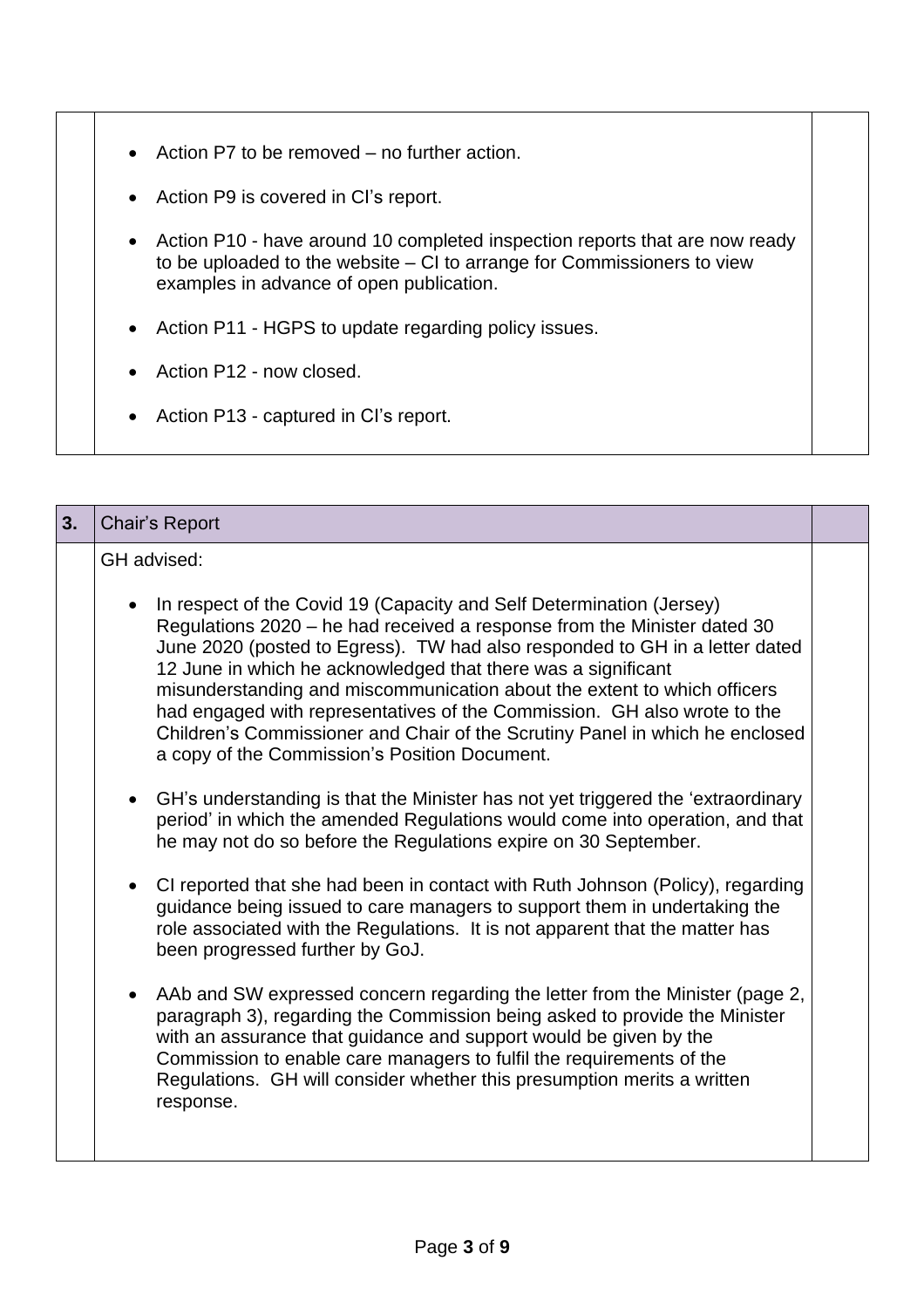|  | • HGPS explained that the Scrutiny Panel had heard from two civil servants who<br>had advised that the Commission had been consulted when this was not<br>accurate. GH stated that the letter received from TW had acknowledged that<br>due process had not been followed. CI advised that the Children's<br>Commissioner became aware of this proposed amendment more by accident<br>than design and understood that the Commission had not been consulted, and<br>its position had been mis-represented. The Scrutiny Panel have yet to<br>respond. |  |
|--|-------------------------------------------------------------------------------------------------------------------------------------------------------------------------------------------------------------------------------------------------------------------------------------------------------------------------------------------------------------------------------------------------------------------------------------------------------------------------------------------------------------------------------------------------------|--|
|  | • GH said that once travel restrictions are relaxed, he will arrange face to face                                                                                                                                                                                                                                                                                                                                                                                                                                                                     |  |

meetings with representatives of both the Scrutiny Panel and the Assistant Minister for Health and Social Services. Additionally, he had intended to meet with the Children's Commissioner (07 July), but that this meeting had been rescheduled.

| 4. | Chief Inspector (CI) Update                                                                                                                                                                                                                                                                                                                                                                                                                                                                                                                                                                                                                       |  |
|----|---------------------------------------------------------------------------------------------------------------------------------------------------------------------------------------------------------------------------------------------------------------------------------------------------------------------------------------------------------------------------------------------------------------------------------------------------------------------------------------------------------------------------------------------------------------------------------------------------------------------------------------------------|--|
|    | CI presented a written report (document 5) and advised that:                                                                                                                                                                                                                                                                                                                                                                                                                                                                                                                                                                                      |  |
|    | Meetings have been minimal and all virtual                                                                                                                                                                                                                                                                                                                                                                                                                                                                                                                                                                                                        |  |
|    | No complaints have been received regarding regulated activities<br>$\bullet$                                                                                                                                                                                                                                                                                                                                                                                                                                                                                                                                                                      |  |
|    | The number of medical and health care professionals' registration applications<br>$\bullet$<br>have decreased                                                                                                                                                                                                                                                                                                                                                                                                                                                                                                                                     |  |
|    | • Workforce Issues: An Administrative Assistant (SH) is working her notice and<br>is due to leave mid-August. A Regulation Officer's (GG) contract has been<br>extended from the end of September to the end of December. Recruitment is<br>underway for a full-time Administrative Assistant                                                                                                                                                                                                                                                                                                                                                     |  |
|    | The Legislative Changes associated with Covid-19 are due to expire on 30<br>$\bullet$<br>September 2020                                                                                                                                                                                                                                                                                                                                                                                                                                                                                                                                           |  |
|    | A total of 42 scheduled inspections were postponed in the period from the end<br>$\bullet$<br>of March to June. It will be possible to undertake some but not all the<br>scheduled/intended inspections this year, due to the Covid-19 pandemic.<br>However, the team have been in regular contact with managers of regulated<br>activities.                                                                                                                                                                                                                                                                                                      |  |
|    | GH reflected upon how the care sector in Jersey has fared in comparison to<br>$\bullet$<br>the UK mainland. He wished to acknowledge that care home managers and<br>their staff have made tremendous efforts in preventing Covid-19 infections<br>from spreading throughout the care sector. He also expressed his gratitude to<br>the Commission staff in their efforts to maintain links with the sector and in<br>providing guidance and support. SW suggested that we write formally to the<br>care homes to thank them. AM said that the team have commenced a<br>reflective exercise on their practice through the pandemic and agreed that |  |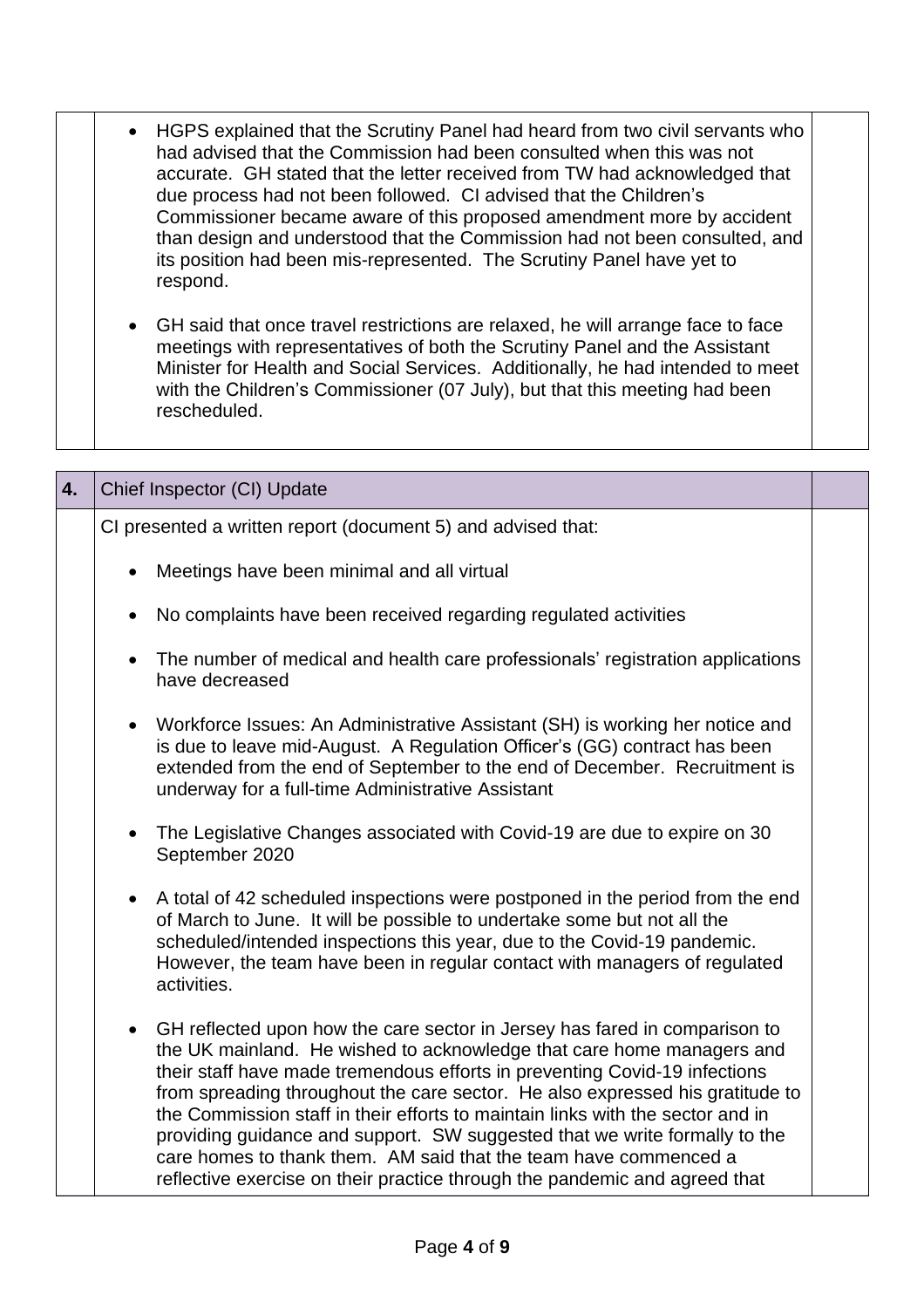some formal communication to the homes from the Commission would be of benefit. GH suggested the establishment of a focus group with several managers of care services to gauge opinions on what constituted the primary challenges and what had worked well throughout the pandemic. This would also be useful preparation for a potential second wave.

AAb said she was pleased that CI had requested support from SPPP to locate suitable alternative office accommodation. GH said that Rachel Williams (RW), had ascertained from Jersey Property Holdings that there are no suitable premises either currently available or likely to become so in the immediate future. Consequently, he will inform SPPP in the next quarterly meeting that it is the Commission's intention to consider leasing property from the commercial sector. AAl said the new premises must be fully accessible. Action: CI and HGPS to prepare a specification and to source suitable alternative office accommodation in the commercial sector.

| 5. | Head of Governance, Policy and Standards (HGPS) update                                                                                                                                                                                                                                                                                                                                                                                                                                                                                                                                                                                                  |  |
|----|---------------------------------------------------------------------------------------------------------------------------------------------------------------------------------------------------------------------------------------------------------------------------------------------------------------------------------------------------------------------------------------------------------------------------------------------------------------------------------------------------------------------------------------------------------------------------------------------------------------------------------------------------------|--|
|    | <b>HGPS advised:</b>                                                                                                                                                                                                                                                                                                                                                                                                                                                                                                                                                                                                                                    |  |
|    | The Annual Report is complete, has been presented to the States Assembly<br>by the Chief Minister, and is now uploaded to the Jersey Care Commission's<br>website                                                                                                                                                                                                                                                                                                                                                                                                                                                                                       |  |
|    | • The Complaints leaflet is complete, and a proof is available on Egress. HGPS<br>to receive and consider any comments or proposed changes from<br>Commissioners. SW raised an issue regarding consistency in the wording.<br>SW to email HGPS separately                                                                                                                                                                                                                                                                                                                                                                                               |  |
|    | The Inspection Policy has been amended to reflect the changes to the<br>$\bullet$<br>inspection methodology during the pandemic. Inspections have re-<br>commenced but in a modified way in that they will be announced rather than<br>unannounced; shorter in duration; Regulation Officers will not inspect the<br>condition of the premises and will wear PPE. GH queried the availability of<br>appropriate PPE. HGPS explained that GoJ has provided masks, gloves and<br>aprons. CI confirmed that she is satisfied that the PPE is adequate. It was<br>acknowledged that the team are pleased to be able to recommence<br>operational activities |  |
|    | • Staff have taken the opportunity during the pandemic to undertake mandatory<br>and CPD training                                                                                                                                                                                                                                                                                                                                                                                                                                                                                                                                                       |  |
|    | Quality Assurance – HGPS intends to undertake quality assurance work with<br>$\bullet$<br>care providers and managers to analyse which aspects of the inspection<br>process are working well and whether changes may need to be made. This<br>will provide an opportunity to revisit the standards, to understand the extent to<br>which they are fit for purpose. AAb commended this initiative and commented                                                                                                                                                                                                                                          |  |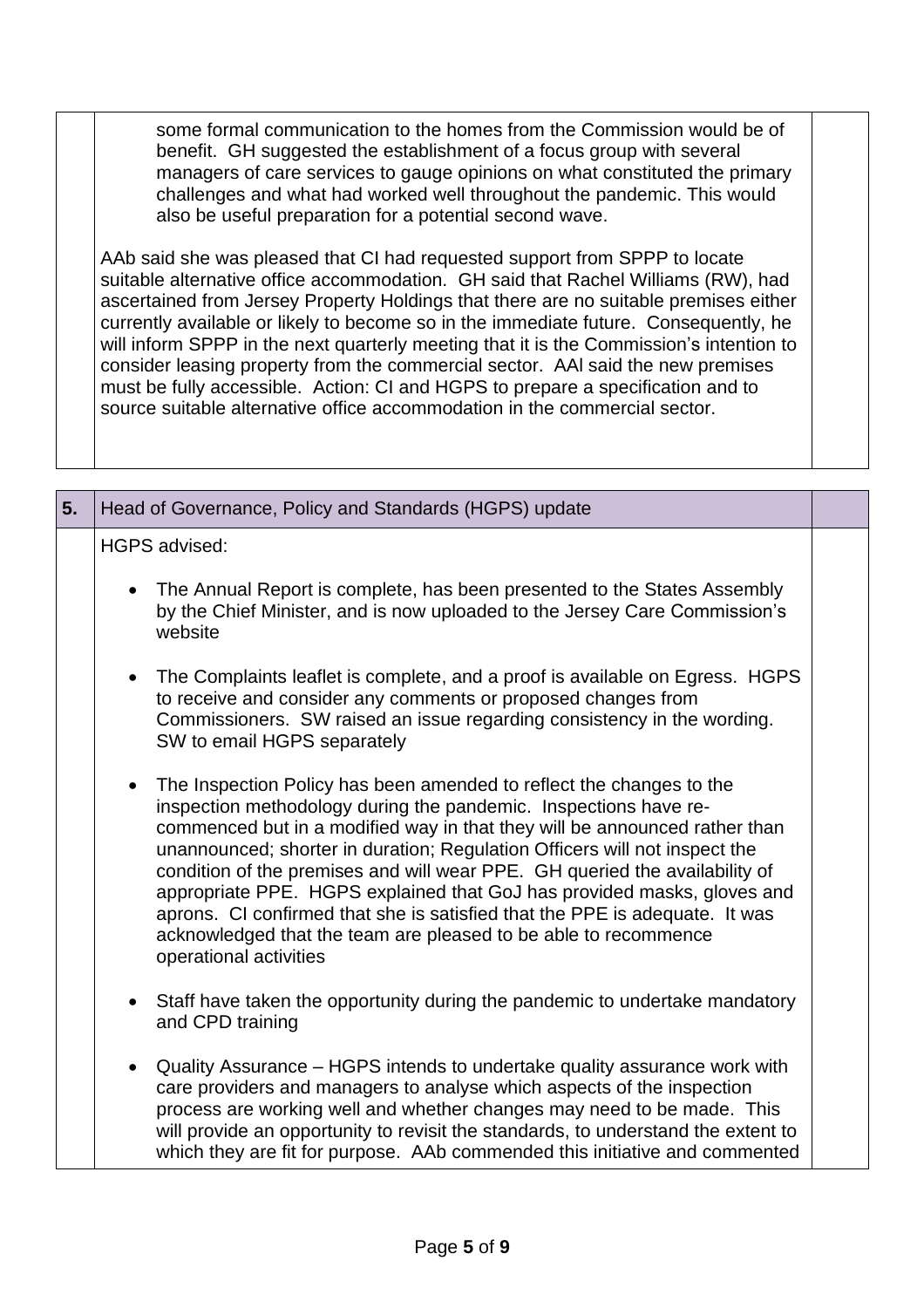that it represents a broadening of scope from operational work towards the wider considerations of quality.

### **Item 5.1: GDPR – Governance Principles and Work Plan.**

HGPS presented the GDPR – Governance Principles and Work Plan (document 7). There is a need to determine how to manage the processing and retention of data. Currently the Commission maintains an extensive archive of historical records and documentation. Ultimately these documents will need to be either scanned (and the originals destroyed), or archived appropriately, in line with the Data Retention Schedule. This represents a significant resource implication. The documentation is held securely but there is a concern relating to how and where this data will be retained if alternative accommodation is sourced. GH concurred that additional administrative support is required to facilitate this work and asked whether CI should bid for increased resources to undertake specific work in this area. CI and HGPS agreed to discuss this further.

HGPS advised that the existing data protection/GDPR policies and documents are adequate.

HGPS has contacted all external organisations relevant to the registration of health and care professionals in Jersey with a view towards the preparation of appropriate memoranda of understanding and/or data sharing agreements. Of twelve organisations, three have responded (each agreeing that this would be of benefit). AAl queried whether this constitutes a risk and, if so, should it be recorded on the risk register. HGPS responded that in his judgement, any risks associated with this are slight and, as such, the risk does not require formalisation. However, this matter may need to be revisited in the future.

AAb proposed that the Commission create a Publication Scheme. In the interests of openness and transparency, Board documents should be made publicly available (i.e. added to the Commission's website), wherever possible, without the public needing to request them. Action Point: The Commission to consider creating a Publication Scheme to identify which documents should be in the public domain. The possibility of making the Framework Agreement publicly available will be included in the agenda for discussion with SPPP. CI asked whether all Board papers should be published. It was agreed that they should be published unless marked, 'confidential'.

#### **Item 5.2: Six Monthly Report for SPPP**.

HGPS presented the Six-Monthly Report for SPPP (document 8). HGPS explained that there has been no request from SPPP to produce this document but that the Framework Agreement includes the requirement that the Commission makes representation to SPPP every 6 months to provide a formal update. It is acknowledged that the business objectives have not been met in full due to the impact of the Covid-19 pandemic. GH expressed that it would be of benefit to understand what happens to the report once it is received by SPPP and proposed to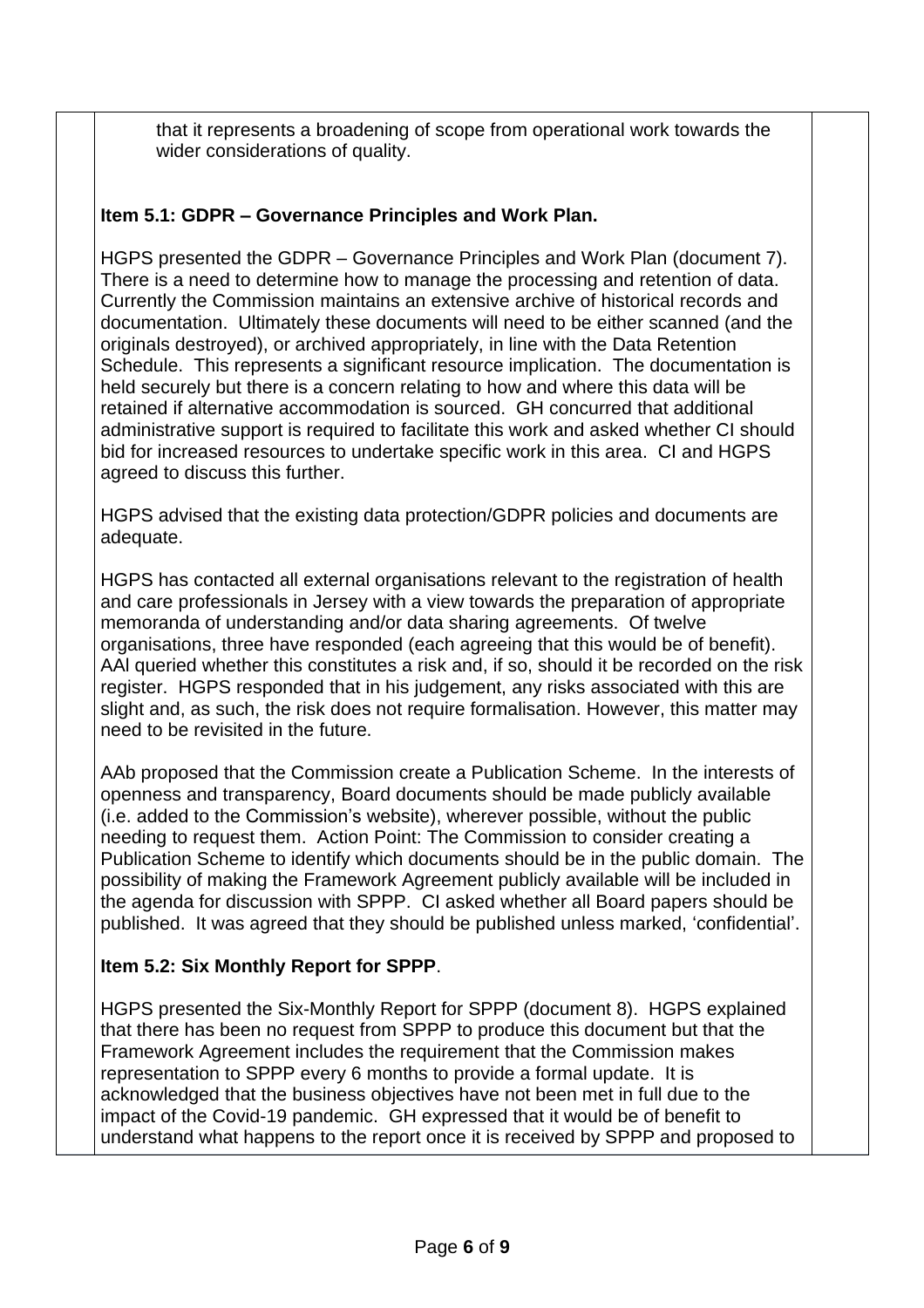raise this in the next quarterly meeting with TW. Action: GH to provide HGPS with some proposed amendments, as will AAb and SW.

## **Item 5.3: Budget (document 9)**

Yemi Adekunle (YA), has been recruited to Treasury and is the newly identified contact for the Commission. CI and HGPS have met with YA and will continue to do so monthly and will present a monthly budget summary. The budget statement needs additional clarity as some of the terminology, including income from 'The Sale of Goods and Services', is misleading. Previously, projected fee income was overstated by around £40,000. This error in forecasting was identified in March. Although it was reported at the time, it has not been rectified in the budget statement. The latest statement identifies the Commission as under-performing, as the forecast level of fee income has not been achieved in the given timeframe. YA has alerted the Commission that by year end (December 2020), it will not have raised sufficient income from fees to meet the level of expenditure which it is likely to incur. Representation to TW may need to be made. GH stated that before he raises this matter formally, he requires:

- Clarification as to why the fee income is below that which is forecast
- An understanding of whether the budget which the Commission was informed would roll forward at the beginning of the year has been rolled forward intact
- A comparator of the Commission's financial position mid-year 2019, in order to determine why or whether there is a significant difference.

### **6. Supported Accommodation Standards**

CI reported that Geoff Gurney (GG) (Regulation Officer), had developed the draft Standards in recognition that there is a group of young people aged over 18 using care home services who would not associate their needs with those of children in residential care. These young people require care and support in a residential setting, up to the age of 21 and beyond. In response to a question about circumstances where this situation occurs CI identified 'Field View' and 'Thomas House', operated by Children's Services, and 'Strathmore House', operated by the Shelter Trust.

CI acknowledged that the draft Standards need further consideration before being approved by the Commission. GG had consulted with staff and management at Barnardo's in early 2019. CI queried whether to either introduce the Standards at this stage and to undertake a full review in 12 months, or to postpone introduction for a short time so that a wider consultation can be undertaken in the immediate future and before they are introduced. LJ suggested that the Children's Commissioner should be consulted before they are introduced. AAb expressed the view that formal consultation on this document is critical.

AAb proposed that a 78-page document would not be what a young person would find helpful and suggested that a summary document be prepared. GH suggested that an executive summary could be achieved by combining the narrative from the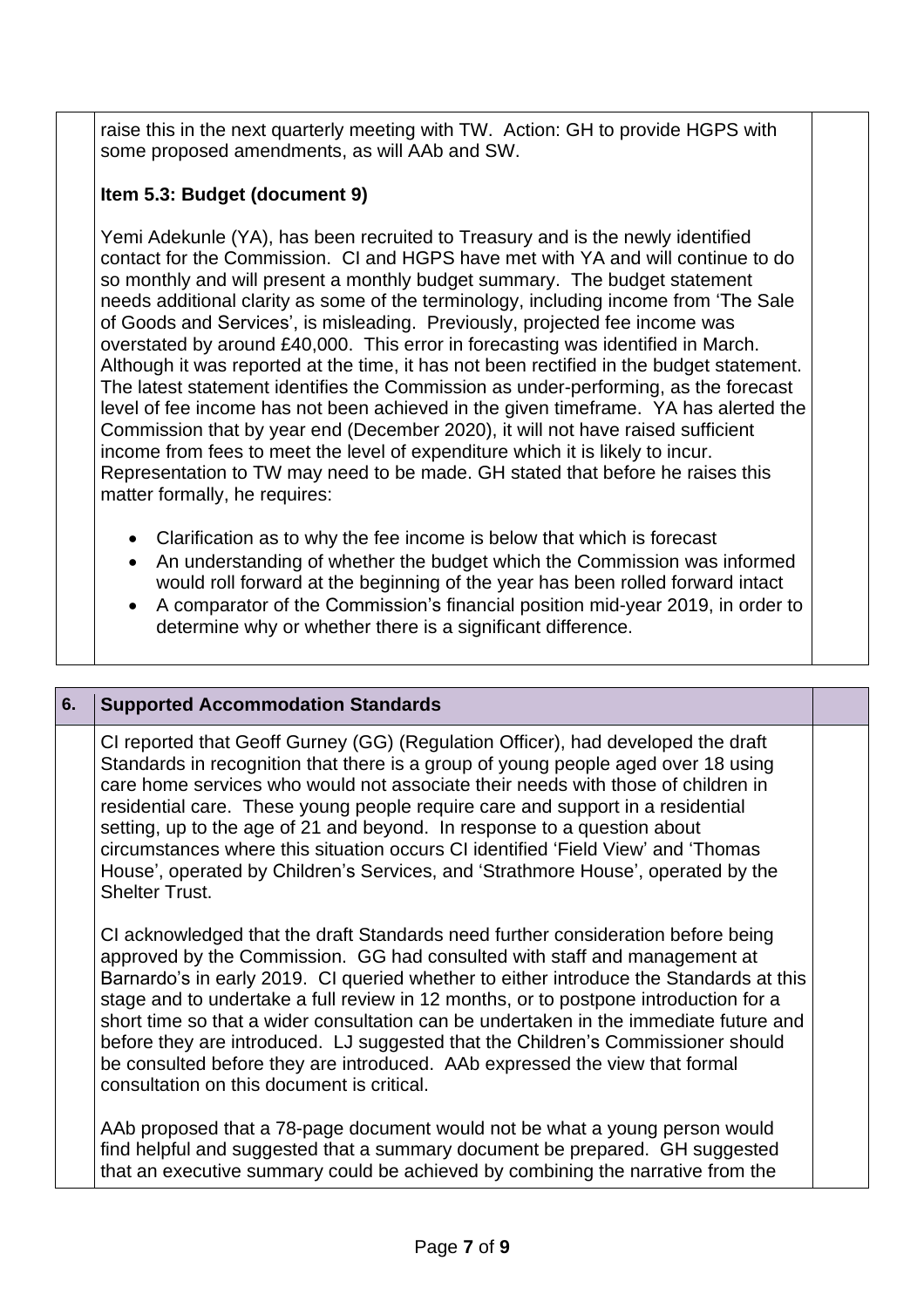grey boxes with each of the 10 standards listed on page 3 of the document. LJ mentioned that she understood that this had already been agreed.

GH summarised the discussion stating that:

- The document is mainly complete but requires some additional work
- Pro-active consultation with the Children's Commissioner and a representative sample of young people should be undertaken over the next 6 weeks and that the Standards should remain in draft until this consultation is complete
- An executive summary should be created
- Commissioners to give GG feedback directly (copied to CI)
- CI to advise Commissioners the outcome of the process leading to an agreed set of Standards and an executive summary by the end of August.

#### **7. External Complaint Reviewer**

AAb referred to a specification for an External Complaints Reviewer and has produced a draft specification which can be utilised as part of a job information / recruitment pack. It explains the role of the Commission; indicates that the Commission has two complaints policies and advises that the Commission has the facility to engage the services of an external body, or an independent person to undertake second stage reviews of complaints. The document also explains the purpose and content of the review process. AAb will work with CI and HGPS with a view towards progressing this to procurement.

#### **8. AOB, Date of next meeting and forward look**

CI and HGPS will prepare a draft Scheme of Delegation.

Although the next meeting in September is likely to be virtual, GH will, subject to travel restrictions being relaxed, travel to Jersey to meet with CI and the team. This will be an opportunity to thank staff formally for their work throughout the pandemic. He also intends to meet with TW and, subject to availability, request meetings with the Chair of the Scrutiny Panel and with the Assistant Minister for Health and Social Services.

Dates of remaining Board meetings in 2020:

- 09 September
- 11 November